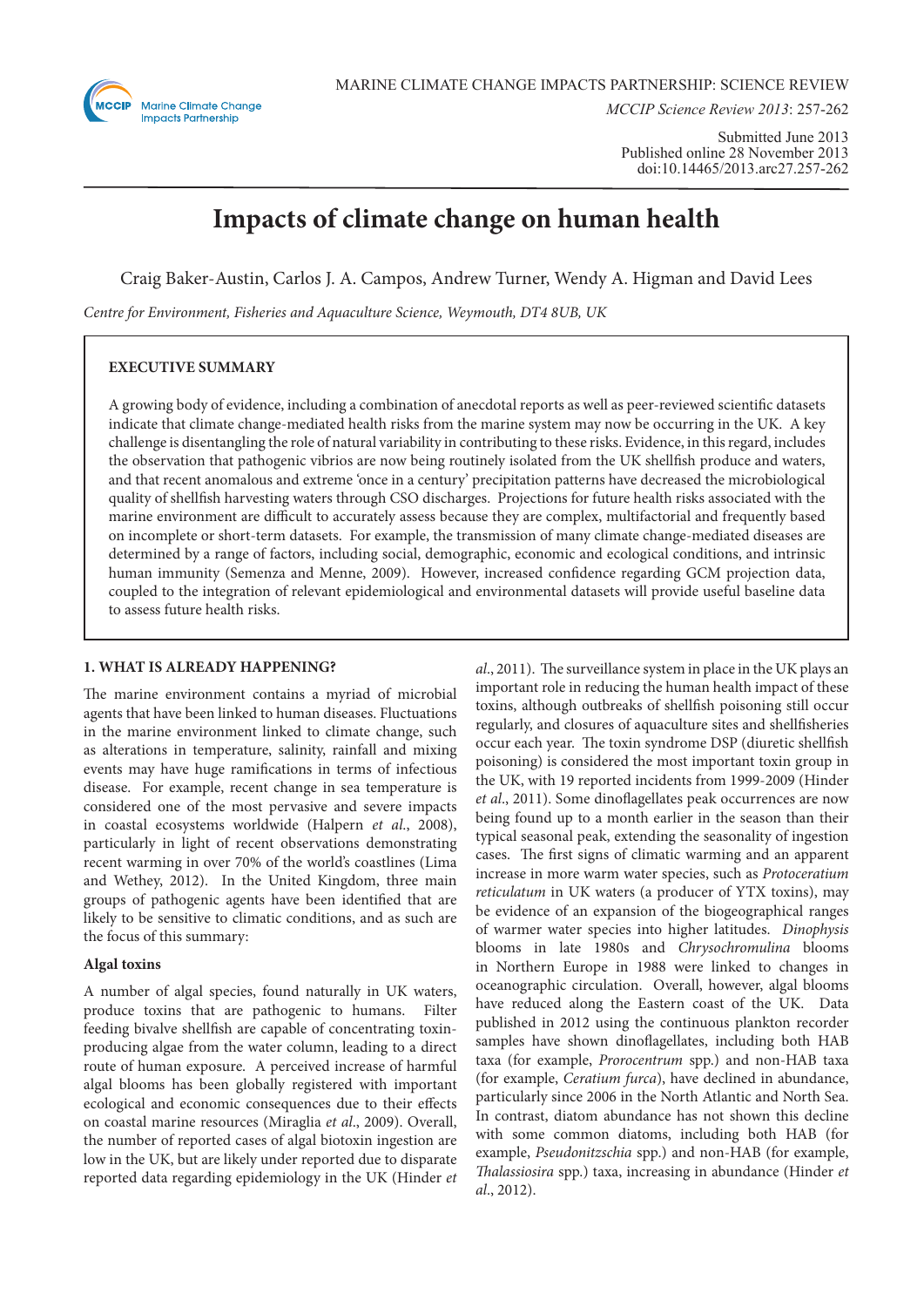#### **Pathogenic** vibrios

There is increasing concern regarding the poleward spread of bacterial waterborne infectious diseases, mediated by anthropogenic warming of the marine environment. One such pathogen group, non-cholera vibrios, are a globally significant yet poorly understood cause of morbidity and mortality. Approximately a dozen *Vibrio* species are known to cause disease in humans (Austin, 2005), and infection is usually initiated from exposure to seawater or consumption of raw or undercooked seafood (Dechet *et al*., 2008).

Several key datasets have emerged since the 2010 MCCIP report that provide new information in this area. In the UK, there have been very few domestically-acquired cases reported in the last 20 years, however, the fact that vibriosis is a largely under-reported clinical condition probably masks the true extent of disease in the UK. Recent data have shown a clear increase in vibriosis in Northern Europe, with outbreaks typically linked to warm weather episodes (Baker-Austin *et al*., 2012). Furthermore, recent work by Cefas has identified pandemic (O3:K6) *V. parahaemolyticus* recently in UK shellfish and water samples (Powell *et al*,. 2013), although no clinical cases linked to these strains has yet been reported in the UK. Several other studies have demonstrated the presence of pandemic strains in marine water samples in Europe, as well as clinical cases, most instances to date have been reported in Southern Europe (Martinez-Urtaza *et al*., 2005; Quilici *et al*. 2005; Ottaviani *et al*., 2010). With the exception of a single clinical case of pandemic *V. parahaemolyticus* in Norway in 2002, and believed to be domestically acquired (Ellingsen *et al*., 2008), we believe that these bacterial strains represent the most northerly identified pandemic strains isolated directly from the environment. This work follows on from previous studies in the UK (Wagley *et al*., 2008) that did not detect pandemic strains in UK shellfisheries products, suggestive that the emergence of these strains may be a recent phenomenon. For example, a clinical wound infection linked to recreational contact with seawater was recently reported in UK waters (Reilly *et al*., 2011). Both of these reports are noteworthy as surface seawater temperatures in the UK have been comparatively low in recent years. For example, the UK mean temperature for summer of 2012 was 13.9 °C, which is 0.4 °C below recent average temperatures. Other than 2011, the summer of 2012 was the coolest summer since 1998 (Met Office, 2012). Recent analysis of the long-term plankton datasets in the North Sea have shown a clear transition during the 1980s, with the bacterial community becoming dominated by vibrios in the last 2 decades (Vezzulli *et al*., 2012). These data are striking as the transition appears to correspond closely with the temporal warming trends observed in the area, and further corroborate the emergence of marine-borne vibriosis in Northern Europe (Baker-Austin *et al*., 2012).

## **Combined sewer overflows (CSOs)**

Historically, the principal sources of microbiological contamination of UK coastal waters have been continuous sewage discharges. With the investment in sewerage infrastructure over the past decades, contamination due to

intermittent discharges such as combined sewer overflows (CSOs) is becoming relatively more important (Lee *et al*., 2003; UKMMAS 2010; Crowther *et al.,* 2011). The Marine Conservation Society estimates that there will be about 31,000 CSOs impacting UK coastal waters (MCS, 2011). Several pathogens of human health relevance are found in these discharges, namely norovirus, hepatitis A, *E. coli* and *Salmonella* species (Lee *et al*., 2003). The fact that the vast majority of shellfish harvesting sites in England and Wales and Northern Ireland are category B (Acornley *et al*., 2010) underlines the long-term issue of microbial pollution of the marine environment. Indeed, the vast majority of outbreaks of shellfish-related illness reported annually in the UK occur in officially approved areas (generally class B), where shellfish are depurated in approved plants in compliance with the legislation (Cefas, 2011). Estimating the precise role of CSOs in this context is, however, complex because spill volumes and frequencies are influenced by population, land use and technological changes. Modelled estimates of CSO impacts on shellfish water quality in catchments subject to significant sewerage infrastructure improvement suggest that, during extreme rainfall, CSOs may contribute more than 50% of the total flux of faecal indicator bacteria (faecal coliforms, enterococci) to nearshore waters (Crowther *et al*., 2011).

Additional screening equipment and storage capacity in CSOs have been effective in minimising impacts on coastal water quality. The construction of large storage tanks to accommodate increasing flows and reducing discharges is, however, unlikely to be sustainable from a technical and operational viewpoint (Myerscough and Digman, 2008). Although it is well known that extreme rainfall events are frequently linked to CSO discharge events, it is difficult to ascertain, both regionally and nationally, the role of climate change in terms of associated pathogen loads entering surface waters and impacting shellfisheries.

### **2. WHAT COULD HAPPEN?**

Based on expert opinion, and published scientific reports the impacts of climate change on HABs, vibrios and CSOs can be summarised as follows:

#### **Harmful algal biotoxins**

Projections of future algal blooms in the North Sea indicate that their growth periods may become more extended, which, in turn, may have implications for the harvest of shellfish (Peperzak, 2003). Global changes in ocean circulation have been linked to climatic variations, such as temperature increase. This could potentially enhance/ change phytoplankton assemblages within a UK marine context. Changes in mean UK sea surface temperatures (SST) alone may also be significant. For example shifts in diatoms to dinoflagellates in the North Atlantic, and North Sea may be likely. As most HABs are flagellate species this could represent a significant transition in community composition. Finally, cold water algal species may be displaced by warmer water species, changing the community composition of toxin-producing algae. Finally, changes in precipitation patterns, predicted in a range of climate change models may also impact HABs. For example, increased precipitation may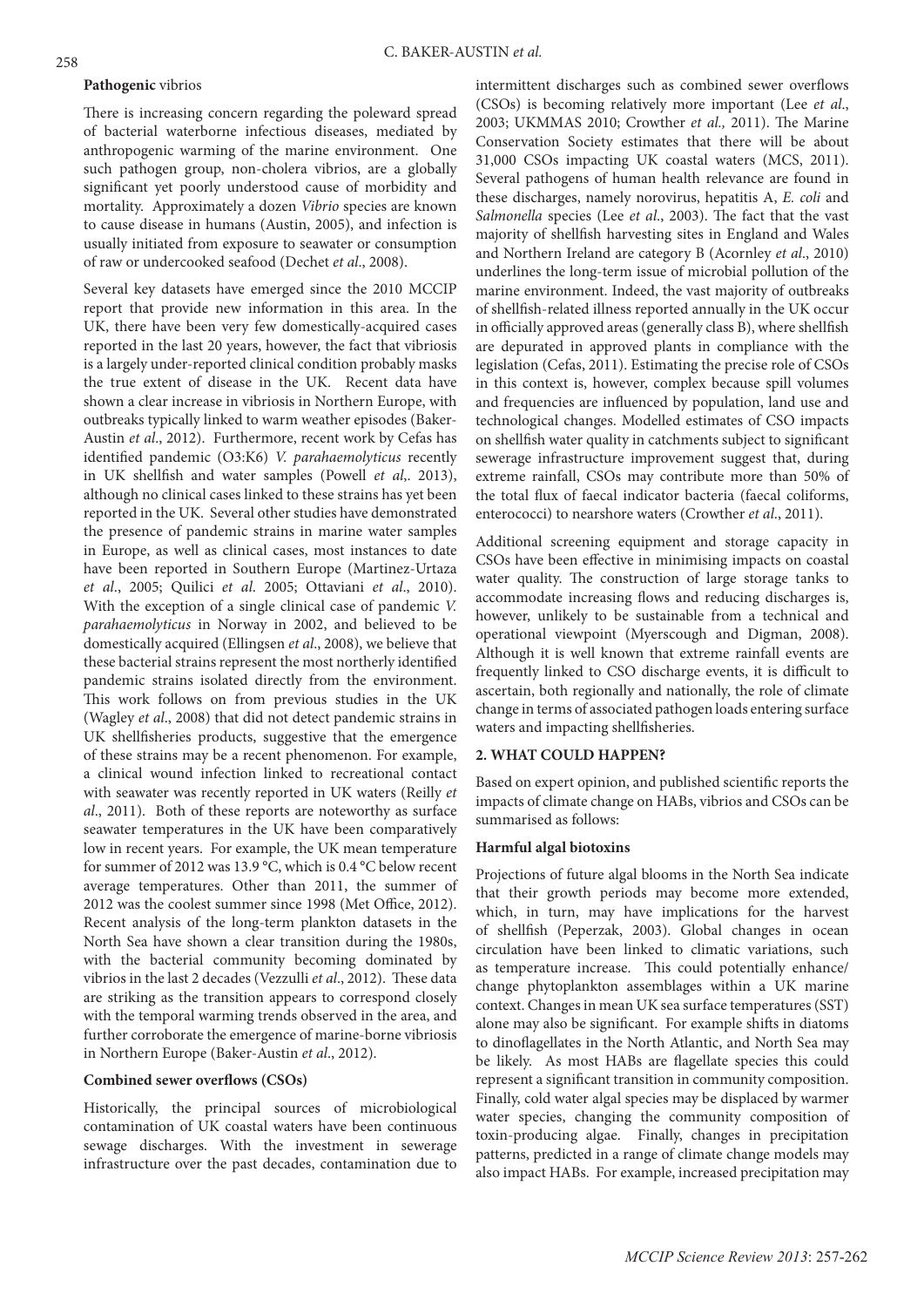lead to run-off from agricultural systems with consequent nutrient enrichment of aquatic and marine environments, potentially leading to increased growth of HABs. The precise role of climate change in terms of HABs risk occurrence is not clearly defined, so not only temperature but also other parameters, such as irradiation, precipitation, mixing events, currents, etc (Hinder *et al*., 2012) should be the focus of longterm studies.

#### **Vibrios**

Most *Vibrio* species of human health relevance grow preferentially in warm (>15 °C), moderate/low salinity (<25 ppt NaCl) seawater and a warming and lower saline marine environment is likely to significantly increase the abundance and seasonal distribution and subsequent clinical risk associated with this group of pathogens. Recent projections for surface seawater temperature change indicate significant warming of the vast majority of UK waters by the middle and end of this century (2070-2098), particularly during summer and autumn months (UK Climate Projections, 2009). As part of these projections, it is likely that the sea surface temperatures of large regions of the UK coastline may exceed the 18 °C isotherm implicated in at risk periods seen in Northern Europe, particularly for *Vibrio* wound infections (Baker-Austin *et al*., 2012). Again, the role of both natural variability and anthropogenic factors leading to a greater number of extreme warm weather episodes as recently experienced in Northern Europe (e.g. 2003, 2006 and 2010) is likely to play a role in increasing clinical cases, particularly localised wound-associated infections. In addition, numerous vibrios of human health relevance grow preferentially in low salinity waters, thus increased freshening salinity conditions caused by higher rainfall patterns may increase clinical risk by extending the geographical area over which these pathogens may occur in the UK. Unfortunately, no projections of *Vibrio* risk, based on climate modelling data, have been produced for the UK. Extrapolations from areas that have undergone recent rapid warming, such as the Baltic Sea and North Sea area (Baker-Austin *et al*., 2012) or have experienced anomalous weather conditions prior to *Vibrio* outbreaks such as Chile, Alaska, and Northern Spain (Martinez-Urtaza *et al*., 2008, 2010, 2012) may be a useful portent for future risk in the UK.

Recent studies have indicated that long-distance movements of water may represent an effective vehicle for disease emergence associated with vibrios (Martinez-Urtaza *et al*., 2012; Baker-Austin *et al*., 2010). Thus climate changemediated changes in ocean currents should be considered as a possible risk factor. Data showing large-scale water movements, and particularly warm-water movements from areas where these pathogens are endemic may therefore be useful for informing future risk. As with recent work in the USA utilising long-term epidemiological datasets (Dechet *et al*., 2008), and based on dedicated surveillance networks, focusing on the epidemiology of vibriosis will be necessary to adequately assess the climate change-mediated impacts of these pathogens in the UK and across Europe as a whole. A recent publication led by the European Centre for Disease Control (ECDC) has placed non-cholera vibrios as

the leading group of pathogenic agents sensitive to climate change, highlighting the growing regional interest in vibriosis (Lindren *et al*., 2012).

# **CSOs**

The number of households in England is projected to grow to 27.5 million in 2033 (Office for National Statistics, 2010). This population growth will have significant impacts on the capacity of the existing sewerage systems which are already under pressure from extreme rainfall events. Modelled estimates of climate change impacts on CSO spill frequency and volumes in seven catchments representative of the range of hydrological conditions found in the UK indicate that, on average, spill volumes may increase 11% by 2020 under a medium emissions scenario (90%ile projection) (S. Wade, pers. comm. 2010). This is of concern during the summer months, when there is a significant reduction in flows and spills would have greater impact due to reduction in dilution (S. Wade, pers. comm. 2010). A separate assessment on the change in sewer flooding that may result from climate change, increased drained area and new population and housing growth up to 2040 predicts significant increase in sewer flooding (median increase in volume=51%) after allowing for existing network capacity (Mott MacDonald, 2011). Interestingly, together the three factors produce a greater effect than that provided by the sum of the individual changes (Mott MacDonald, 2011). No geographic trends or trends linking the change in flooding to the population of the catchments were found in this study.

Work carried out by the Environment Agency indicates that there will be a significant impact on average river flows across the UK; by 2050, river flows during the winter across England and Wales may increase by 10–15% with lower flows in most rivers from April–December and flows in the late summer and early autumn could decrease by over 50% and by as much as 80% in some catchments (Environment Agency, 2008). However, it is not known exactly the extent to which these changes will impact upon the quality of the coastal waters in any given location, year or season.

It is expected that climate change impacts would result in more failures to comply with the microbiological standards of the Bathing Water and Shellfish Water Directives and worse classifications under the Shellfish Hygiene and therefore increase the health risk associated with recreational water use and shellfish consumption. It is anticipated that further progress in improving the quality of shellfish and bathing waters in the UK will require the implementation of measures to reduce runoff from agricultural land together with further reduction in the spill frequency of CSOs, although in some areas additional improvements for continuous sewage discharges may also be required (UKMMAS, 2010). The economic regulator Ofwat has agreed with water companies an investment of more than £1 Billion between 2010–2015 to limit pollution from CSOs; in Scotland, the Water Industry Commission intends to spend over £200 Million during this period (Water UK, 2009).

Current generalised climate modelling (GCM) predictions do not provide highly accurate regional resolution to predict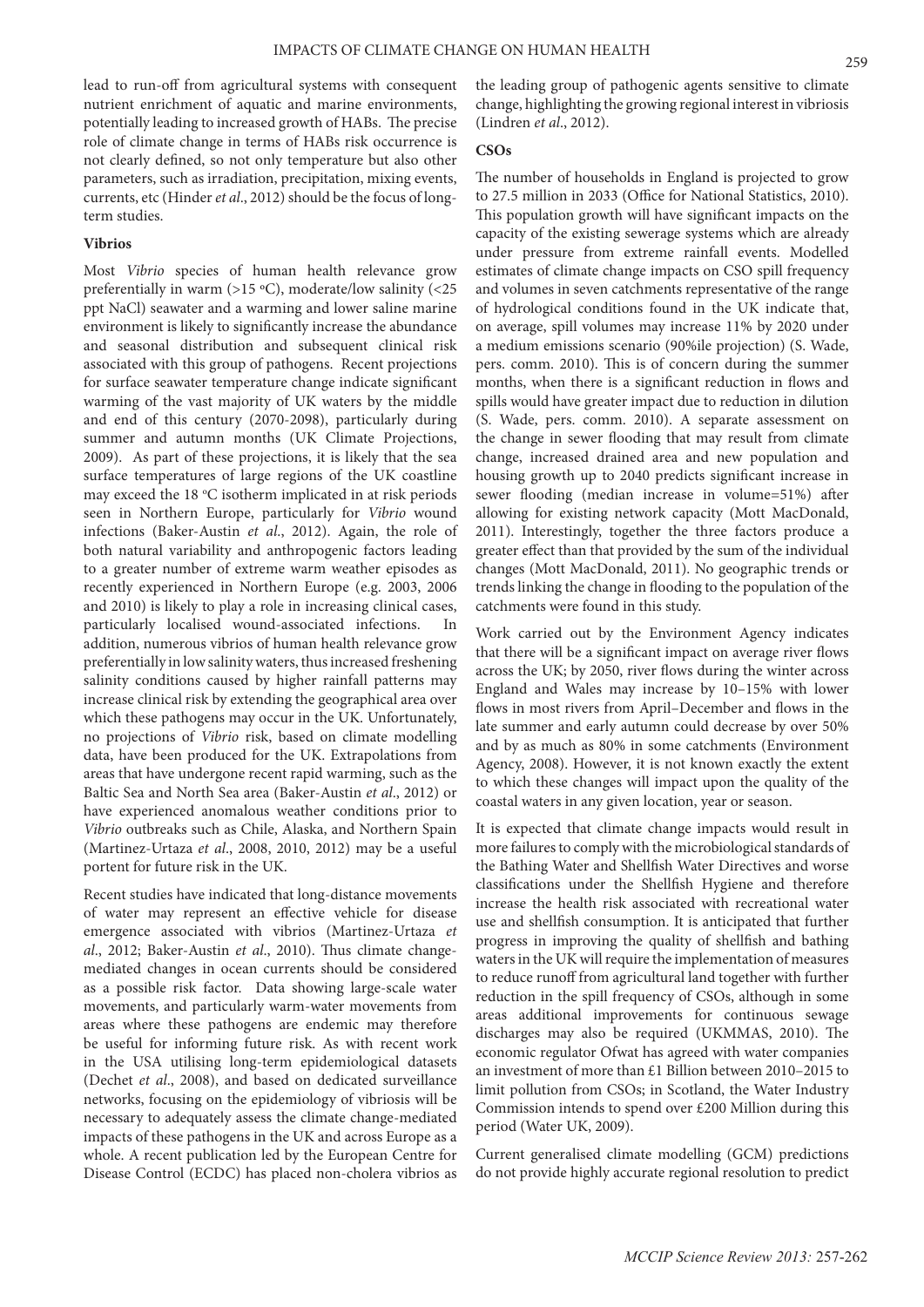medium or long-term term effects of rainfall, and hence CSO impacts in the UK. Where data are available, there is a strong regional variation in both intensity and seasonality with SE England predicted to experience more seasonal variation with potentially reduced event occurrence in the summer, whereas western areas are likely to experience a large increase in winter storm intensity and less reduction in the summer. The human health impacts linked to this are complex. For example, milder, wetter winters may actually reduce the impact of norovirus due to inactivation of virus particles in the environment, which are temperature and UV sensitive.

It is not economically feasible to construct sewerage infrastructure with capacity to cope with most extreme weather events (CIWEM, 2004). Therefore, impacts from CSO discharges should be appraised in the context of the sewerage system they form a part of, i.e. the total system should be considered so that the required environmental quality can be achieved in the most efficient and cost-effective way (CIWEM, 2004). Site-specific solutions to these impacts may involve reduction of domestic and industrial sewage production, reduction of the demand for additional capacity by eliminating surface water drainage from CSOs, diversion of surface water drainage away from the sewerage system or decentralisation of sewage treatment infrastructure. In many areas, perhaps an effective way of minimising CSO impacts would be to reduce the amount of inflow/infiltration which in some sewerage systems represents a major contributor to the flow.

## **3. KNOWLEDGE GAPS**

a. *Epidemiology and clinical reporting*: Joined-up datasets regarding clinical cases linked to the marine environment are lacking. These include active and passive systems of reporting for vibriosis, HABs ingestion and faecal-associated pathogens from CSO discharges. A single system of reporting and notification, using detailed epidemiology (e.g. tracing back shellfish-associated ingestion cases) would undoubtedly improve the situation in the UK. This is likely to encompass numerous agencies and stakeholders, such as Public Health England, Environment Agency, Cefas, etc.

b. *Modelling and forecasting*: Many of the climatic events prior to, and during, clinical infections and extreme weather events such as heatwaves and extreme rainfall events are predictable. However, current climate models are based on a spatial-temporal scale that is too coarse to resolve processes relevant to urban drainage modelling and CSO impacts. Greater research emphasis on the role of these impacts, coupled to epidemiological and baseline environmental data gathering during these events is essential for risk assessment purposes. Further work is also required to understand the relative impact of climate change in relation to other pressures such as changes in land uses and management.

c. *Environmental monitoring*: Greater research emphasis on the occurrence of specific pathogenic agents and toxins in the environment is urgently required. This includes vibrios, faecal pathogens, HABs, toxins, and algae in both overlying water and in commercially relevant shellfish species. In addition, there is very limited information on flow volumes and bacterial concentration levels in CSO discharges. Postproject monitoring and assessment in the context of CSO improvement schemes are also required to provide the evidence required to identify solutions that are resilient to climate change impacts in the long-term.

# **4. SOCIO-ECONOMIC IMPACTS**

• Transient closures of shellfish harvesting beds due to CSO discharges. Increasing CSO discharges may have a significant increase in closure of commercial harvesting beds in shellfish production areas and potentially beaches following pollution events.

• Transient closures of shellfish harvesting beds due to *Vibrio*  outbreaks and HABs toxin occurance.

• Increased clinical costs and healthcare burden associated with the treatment of *Vibrio* infections and HABs ingestion cases.

## **5. CONFIDENCE ASSESSMENT**

**What is already happening?** 



Amount of evidence

A moderate level of confidence on both axes. This is based on the fact that although there is now a mounting body of evidence for an increase in risk in some areas (e.g. the apparent regime shift in HABs species in UK waters during the 1980s coinciding with warming trends, similar data for vibrios using similar datasets etc.) linking these changes with reported illnesses is problematical because of gaps in epidemiology and clinical reporting. Also, precise mechanistic data regarding climate forcing and its impacts on human health are frequently lacking in the UK. An example of this is to what degree climate change-mediated extreme weather events have increased the pathogen loads in shellfish harvesting areas and to what degree this has impacted human health. With data augmenting these knowledge gaps, a greater level of confidence could be attained. More data on *Vibrio* abundance in both water and shellfish samples, as well as published reports on retrospective abundance/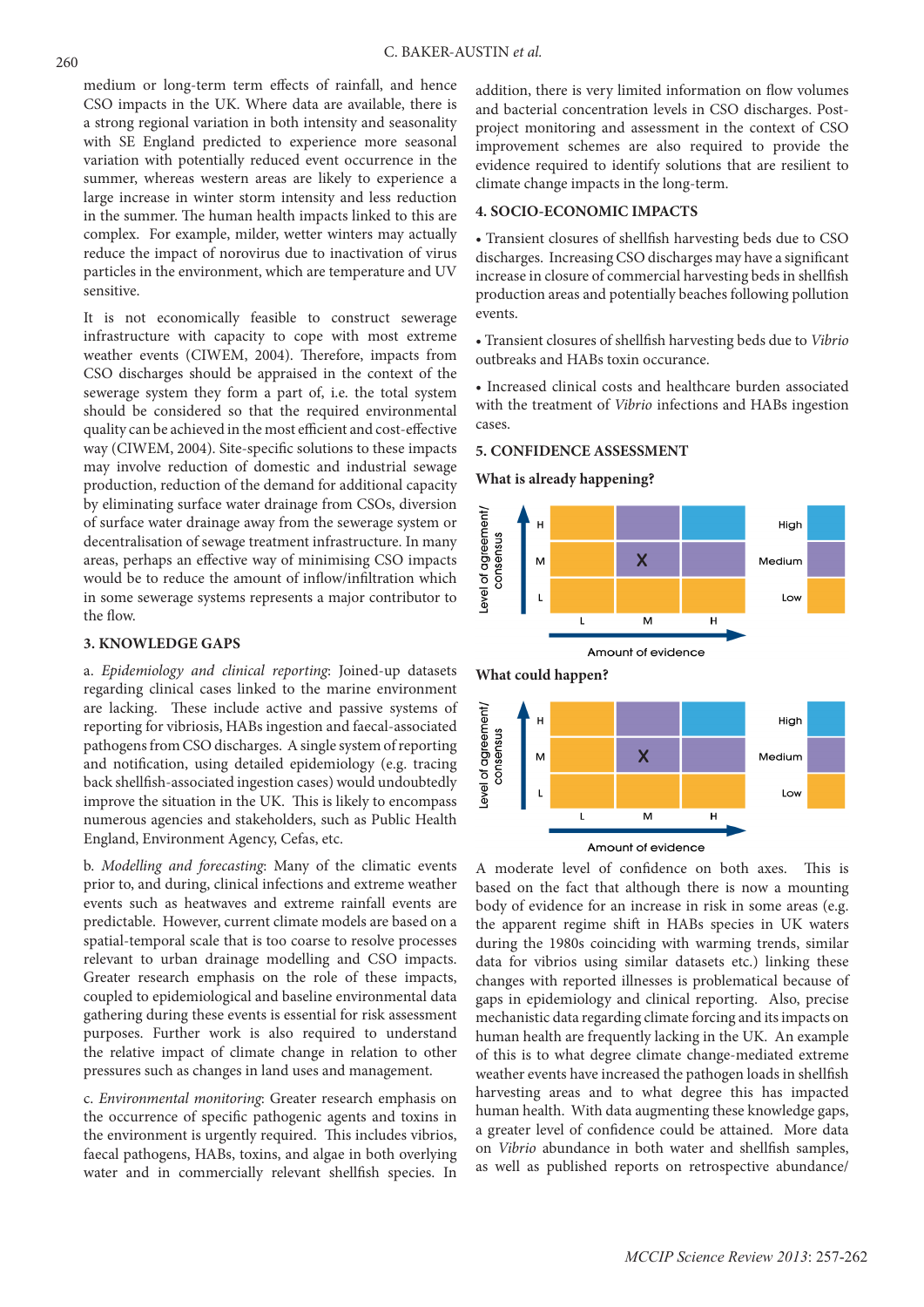outbreaks has been obtained since 2010, which has increased the confidence of data gathering in this area. Averaging all available information suggests a moderate classification on both axes for this group of human health risks.

## **CITATION**

Please cite this document as:

Baker-Austin, C., Campos, C.J.A., Turner, A., Higman, W.A. and Lees, D. (2013) Impacts of climate change on human health, *MCCIP Science Review 2013*, 257-262, doi:10.14465/2013.arc27.257-262

#### **REFERENCES**

- Acornley, R.M., Morgan, O.C., Campos, C.J.A., and Kershaw, S. (2010) *Temporal trends in the microbial quality of shellfish from UK production areas.* Cefas contract report to Defra. Project WT1001: Factors affecting the microbial quality of shellfish.
- Austin, B. (2005) *Bacteria pathogens of marine fish*. In: Oceans and Health: Pathogens in the Marine Environment (edited by S. Belkin and R.R. Colwell). Kluwer, New York, pp.391-413.
- Baker-Austin, C., Stockley, L., Rangdale, R. and Martinez-Urtaza, J. (2010) Environmental occurrence and clinical impact of *Vibrio vulnificus* and *Vibrio parahaemolyticus*: a European perspective. *Env. Micro. Rep*., **2**, 7–18.
- Baker-Austin, C., Trinanes, J., Hartnell, R., Taylor, N., Siitonen, A. and Martinez-Urtaza, J. (2012) Emerging *Vibrio* risk at high-latitudes in response to ocean warming. *Nature Climate Change*, doi:10.1038/nclimate1628
- Cefas (2011) *Detection of norovirus and hepatitis A in bivalve shellfish – current position on methodology and quality assurance – UK NRL discussion paper.* UK National Reference Laboratory (NRL) for monitoring bacterial and viral contamination of bivalve molluscs. June 2008 (updated May 2011).
- CIWEM (2004) *Environmental impacts of combined sewer overflows*. Available at: http://www.ciwem.org/knowledgenetworks/panels/wastewater-management/environmentalimpacts-of-combined-sewer-overflows-.aspx
- Crowther, J., Kay, D., Campos, C.J.A., and O.C. Morgan (2011) *Sanitary profiles of selected shellfish water catchments pre- and post-improvements in sewerage infrastructure*. CREH/Cefas contract report to Defra. Project WT1001: Factors affecting the microbial quality of shellfish.
- Dechet, A.M., Yu P.A., Koram, N., and Painter, J. (2008) Nonfoodborne *Vibrio* infections: an important cause of morbidity and mortality in the United States, 1997–2006. *Clin. Infect. Dis.,* **46**, 970–976.
- Ellingsen, A.B., Jorgensen, H., Wagley, S., Monshaugen, M., and Rorvik, L.M. (2008) Genetic diversity among Norwegian *Vibrio parahaemolyticus*. *J. Appl. Microbiol.* **105**, 2195–2202.
- Environment Agency (2008) *Water resources in England and Wales – current state and future pressures*. GEHO1208BPAS-E-E.
- Halpern, B.S., Walbridge, S., Selkoe, K.A., Kappel, C.V., Micheli, F., D'Agrosa, C., Bruno, J.F., Casey, K.S., Ebert, C., Fox, H.E. *et al.* (2008) A global map of human impact on marine ecosystems. *Science*, **319**, 948–952.
- Hinder, S.L., Hays, G.C., Brooks, C.J., Davies, A.P., Edwards, M., Walne, A.W., and Gravenor, M.B. (2011) Toxic marine

microalgae and shellfish poisoning in the British Isles: history, review of epidemiology, and future implications. *Env. Health*, **10**, 54.

- Hinder, S.L., Hays, G.C., Edwards, M., Roberts, E.C., Walne, A.W., and Gravenor, M.B. (2012) Changes in marine dinoflagellate and diatom abundance under climate change. *Nature Climate Change*, **2**, 271–275.
- Lee, R., Kay, D., Wilkinson, R.J., Fewtrell, L. and Stapleton, C. (2003) *Impact of intermittent discharges on the microbial quality of shellfish*. Environment Agency RandD Technical Report P2-266/TR.
- Lima, F.P. and Wethey, D.S. (2012) Three decades of highresolution coastal sea surface temperature reveal more than warming. *Nature Comm.*, **3**, 704.
- Lindgren, E., Andersson, Y., Suk, J.E., Sudre, B. and Semenza, J.C. (2012) Public health. Monitoring EU emerging infectious disease risk due to climate change. *Science*, **27**, 336(6080), 418-419.
- Martinez-Urtaza, J., Simental, L., Velasco, D., DePaola, A., Ishibashi, M., Nakaguchi, Y., Nishibuchi, M, Carrera-Flores, D., Rey-Alvarez, C., and A. Pousa. (2005) Pandemic *Vibrio parahaemolyticus* O3:K6. *Eur. Emerg. Infect. Dis.,* **11**, 1319-1320.
- Martinez-Urtaza, J., Huapaya, B., Gavilan, R. G., Blanco-Abad, V., Ansede-Bermejo, J., Cadarso-Suarez, C., Figueiras, A. and Trinanes, J. (2008) Emergence of Asiatic *Vibrio* diseases in South America in phase with El Niño. *Epidemiology*, **19**(6), 829-37.
- Martinez-Urtaza, J., Bowers, J.C., Trinanes, J. and DePaola, A. (2010) Climate anomalies and the increasing risk of *Vibrio parahaemolyticus* and *Vibrio vulnificus* illnesses. *Food Res. Int.*, **43**(7), 1780-1790.
- Martinez-Urtaza, J., Blanco-Abad, V., Rodriguez-Castro, A., Ansede-Bermejo, J., Miranda, A. and Rodriguez-Alvarez, M.X. (2012) Ecological determinants of the occurrence and dynamics of *Vibrio parahaemolyticus* in offshore areas. *ISME J.*, **6**(5), 994-1006.
- MCS (2011) Combined Sewer Overflows Pollution Policy and Position Statement. Available at: http://www.mcsuk. org/downloads/pollution/CSO%20policy.pdf
- Met Office (2012) http://www.metoffice.gov.uk/climate/ uk/2012/summer.html Accessed 7th October 2012.
- Miraglia, M., Marvin, H.J.P., Kleter, G.A., Battilani, P., Brera, C., Coni, E., Cubadda, F., Croci, L., De Santis, B., Dekkers, S. *et al.* (2009) Climate change and food safety: an emerging issue with special focus on Europe. *Food Chem. Toxicol.*, **47**, 1009–1021.
- Mott MacDonald (2011) *Future impacts on sewer systems in England and Wales*. Summary of a hydraulic modelling exercise reviewing the impact of climate change, population and growth in impermeable areas up to around 2040. A report to Ofwat.
- Myerscough, P.E. and Digman, C.J. (2008) *Combined sewer overflows – do they have a future?* Proceedings of the 11th International Conference on Urban Drainage, Edinburgh, Scotland, UK, 1–10.
- Office for National Statistics (2010) *Housing projections, 2008 to 2033, England*. Available at: http://www.communities. gov.uk/documents/statistics/pdf/1780763.pdf
- Ottaviani, D., Leoni, F., Rocchegiani, E., Canonico, C., Potenziani, S., Santarelli, S., Masini, L., Scuota, S. and Carraturo, A. (2010) *Vibrio parahaemolyticus*-associated